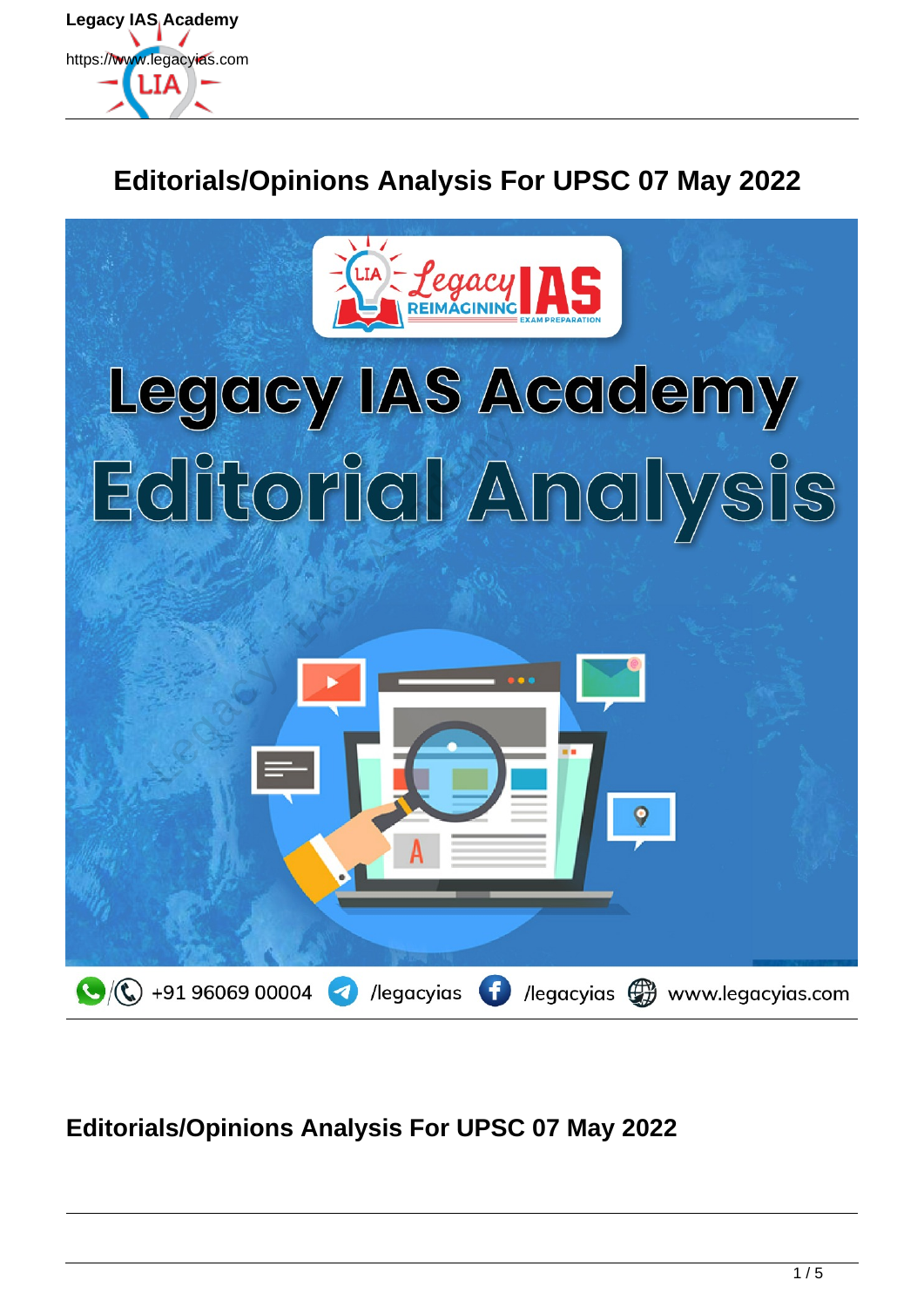

# **Contents**

- Absence of Roe v Wade won't just impact the US
- Let's make GST a good and simple tax
- The challenge for Middle Powers like India, France and Germany

# [Absence of Roe v Wade Won't Just Impact the US](https://www.legacyias.com/absence-of-roe-v-wade-wont-just-impact-the-us/) Legacy Wade Won't Just Impact Contract Contract Contract Contract Contract Contract Contract Contract Contract Contract Contract Contract Contract Contract Contract Contract Contract Contract Contract Contract Contract Con

# **Context**

The leak of an initial draft majority opinion of the US Supreme Court voting to overturn the decision in Roe v Wade has sent shockwaves across liberal and conservative quarters alike, globally.

# **Relevance**

GS-II: Indian Constitution—Historical Underpinnings, Evolution, Features, Amendments, Significant Provisions and Basic Structure.

# **Dimensions of the Article**

- Background of the Roe v Wade Case
- Implications of overturning Roe v Wade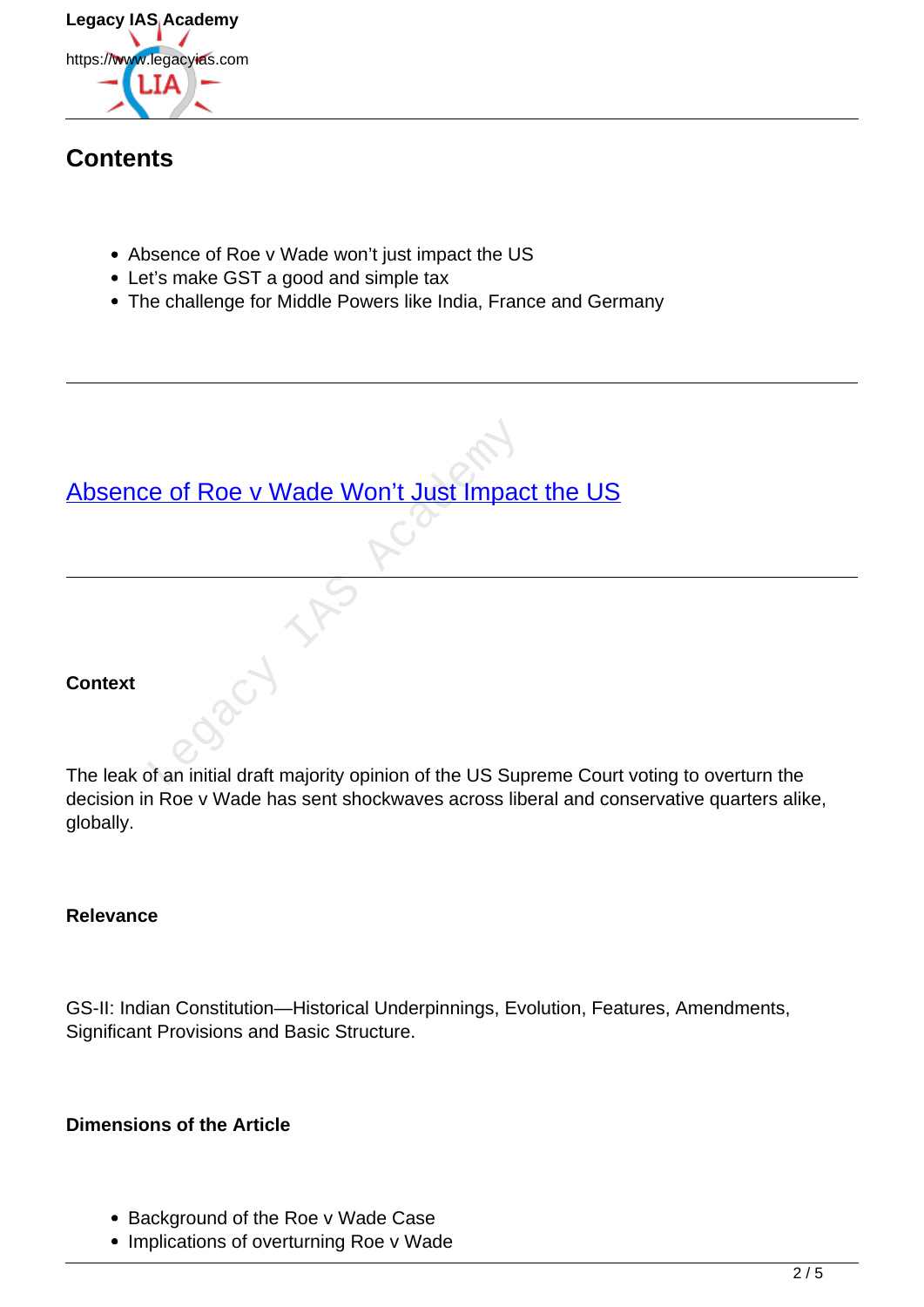

- How does Roe v Wade apply in the Indian context?
- Way Forward

Click Here To Read More: Absence of Roe v Wade Won't Just Impact the US

# Let's Make GST a Good and Simple Tax

### **Context**

The GST has been a remarkable achievement and a unique experiment in cooperative federalism. In this, both the Union and the state governments gave up their tax autonomy in favour of harmonising domestic trade taxes. Make you will be a second will be the property of the Union and the state governm<br>armonising domestic trade taxes.

### **Relevance**

GS-III: Indian Economy and issues relating to Planning, Mobilization of Resources, Growth, Development and Employment.

### **Dimensions of the Article**

- Multiple rates: A major **s**hortcoming in the structure of GST
- Suggestions
- Way Forward

Click Here To Read More: Let's Make GST a Good and Simple Tax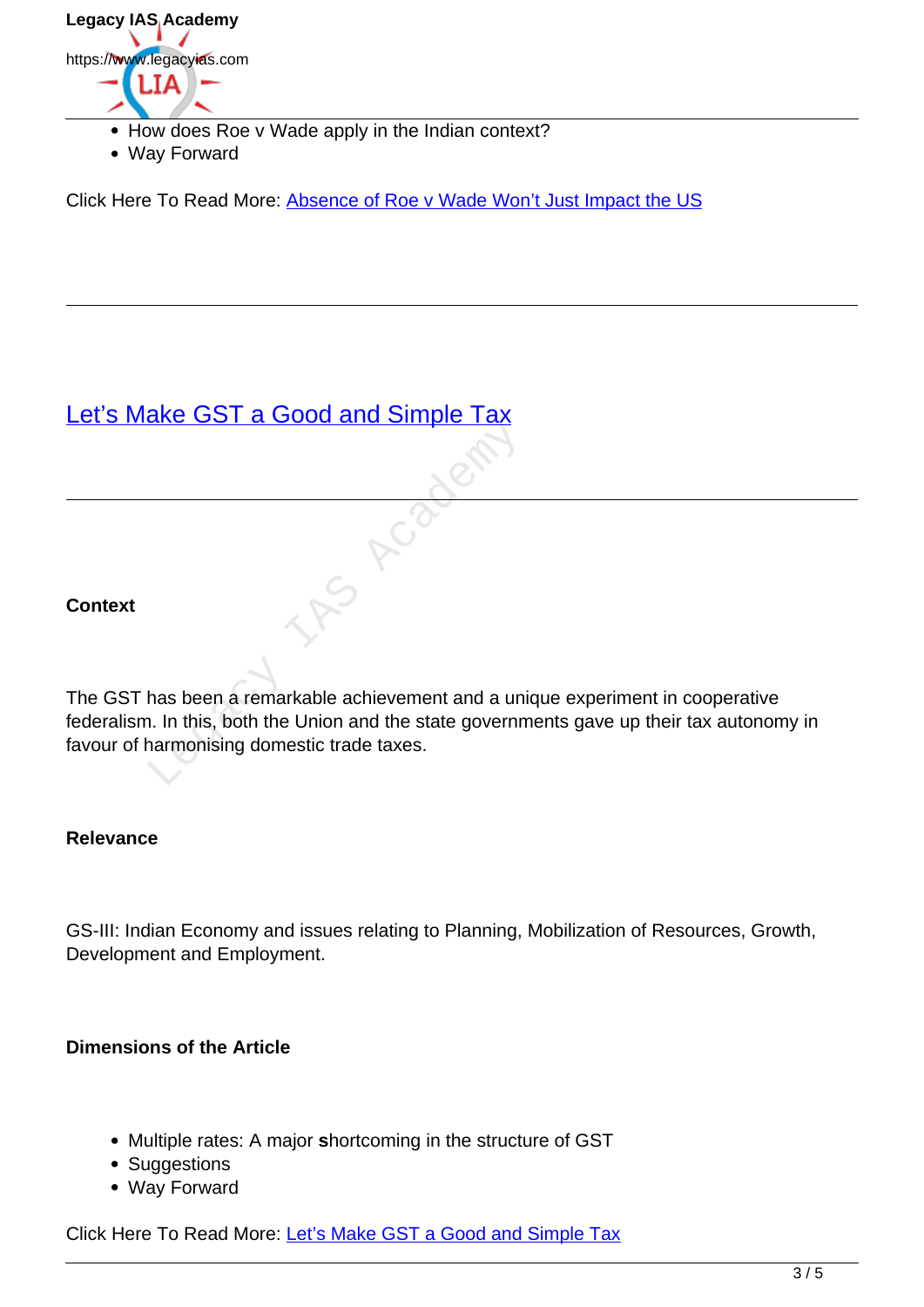

# The Challenge for Middle Powers like India, France and Germany

**Context**

Prime Minister Narendra Modi's visit to European capitals should help both sides acquire a better understanding of each other's security concerns. Whether it will fundamentally alter equations remains to be seen.

Jacques

# **Relevance**

GS-II: Effect of Policies and Politics of Developed and Developing Countries on India's interests, Indian Diaspora.

### **Dimensions of the Article**

- New India-EU Equation
- Division of national and group agenda and its implications for India
- Way Forward

Click Here To Read More: The Challenge for Middle Powers like India, France and Germany